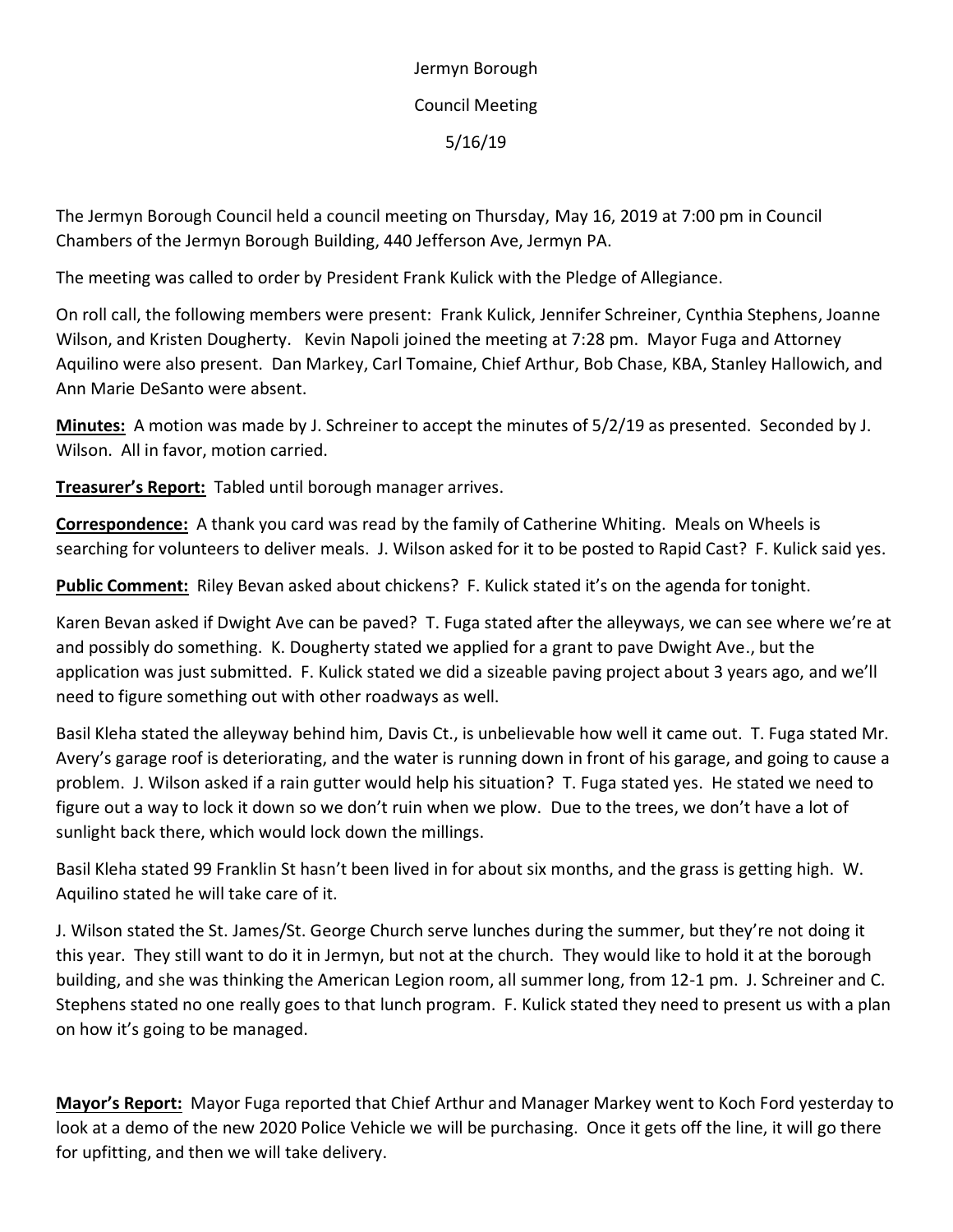**Code Enforcement Officer:** W. Aquilino reported that we have filed charges against the owner of 708 Madison Ave with the district magistrate, and we're waiting for assignment of the hearing date.

Repairs have allegedly been completed on 106-118 Rushbrook St, however we've had increase in police activity, so we've asked the owner and property manager to attend the June council meeting.

434 Delaware St. – A complaint was submitted regarding this address, however no violation was found.

614-616 Washington – Delinquent garbage fees still have not been paid, nor were repairs made, nor do they have a valid rental permit. A citation will be issued.

504 Lincoln Ave - A complaint was submitted regarding garbage in the alley, carport, trucks, branches. A violation letter was reissued to the correct address – 308 Bacon St.

522 Jefferson Ave has been cited, and is cooperating with the borough. They have 30 days to correct their code issues.

A citation was issued for garbage being put out when fees had not been paid at the Beauty Salon on Rushbrook St. Those fees have since been paid.

611 Jefferson Ave. Owner submitted a complaint about paving done next to his property. No violation was found.

511 – 513 Washington Ave – rental permit has been reinstated. He has been given to the end of May to reimburse the borough for inspection fees.

427 Washington Ave. – Property has received a final warning. If not remedied, we will file a citation with the district magistrate.

**Planning Commission:** Nothing to report.

**Recreations:** Nothing to report.

**Grants Committee:** K. Dougherty reported the CDBG grant application was submitted this week.

**Shade Tree:** J. Wilson reported the grass is being cut down the greenway, and once it's done, the shade tree will only be doing the business district after that. More trees and shrubs to be planted. Hometown Hero flags are up to Ann Boylan and Laureen Pidgeon. Next meeting is 6/11/19. T. Fuga reported the bicycle rack and flagpoles were ordered.

**Finance:** F. Kulick reported the committee will begin to work on the 2020 budget, probably beginning in July.

**MS4:** C. Stephens stated nothing to report. They're going to have a meeting.

**Chicken Ordinance:** F. Kulick advised ordinance #03-2019 was duly advertised and open for inspection at the borough office. The ordinance allows for up to four chickens, and a permit will be required. F. Kulick made a motion to pass ordinance #03-2019 allowing chickens in Jermyn. Seconded by J. Schreiner. All present members in favor, motion carried.

**Right to Know Act Resolution:** F. Kulick read resolution #04-2019, urging the state legislature to amend the right to know law against vexatious requestors. A motion was made by F. Kulick to pass resolution 04-2019. Seconded by K. Dougherty. All members in favor, motion carried.